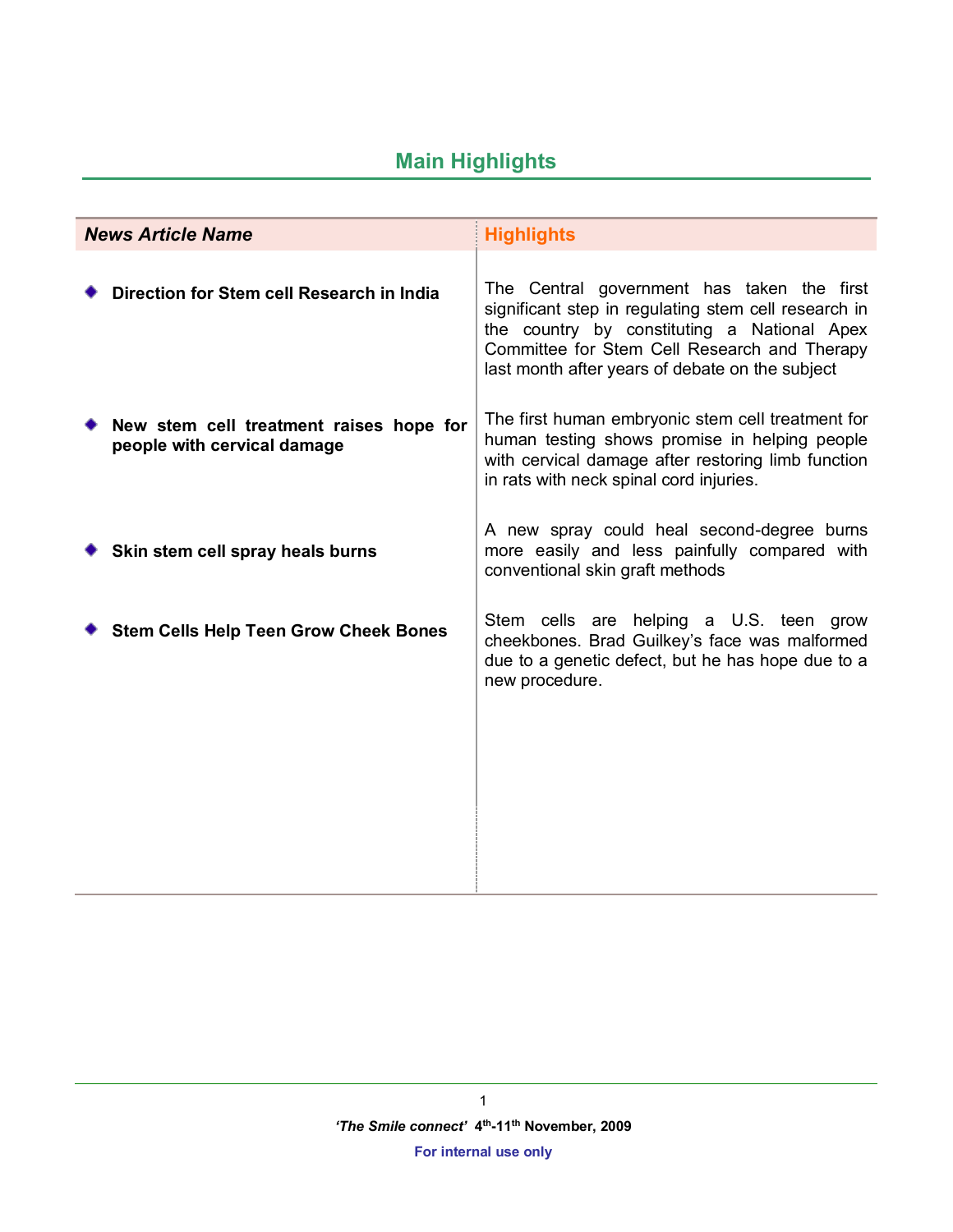# **1. Direction for Stem cell Research in India 11th November, 2009**

The National Apex Committee (NAC) headed by Dr Mammen Chandy of Christian Medical College (CMC), Vellore is expected to closely review and monitor activities of this highly promising research activity in the country.

NAC will be a multidisciplinary body with a secretariat having the sole responsibility to examine the scientific, technical, ethical, legal and social issues in the area of stem cell based research and therapy. All institutions involved in any type of stem cell research and therapy will have to be registered with the NAC through Institutional Committee for Stem Cell Research and Therapy (IC-SCRT). NAC will set standards for procedures for collection, processing, differentiation, preservation and storage of human tissues to their assure quality and sterility. The constitution of NAC at this juncture is an extremely important initiative as stem cell research is already coming up with rapid scientific developments and throwing up complicated ethical, social and legal issues.

Most countries do not have any scientific body and legal framework at present to regulate the use of this technology. Drug regulatory authorities across the world are still deliberating the need for laying down a set of rules for this emerging branch of medical research considering the possible misuse by unscrupulous practitioners. In India, some private research institutes and medical practitioners have been claiming magical cures for fatal diseases by using stem cell therapy. Some time in 2007, *Pharmabiz* had reported that a number of small hospitals and one-man clinics in Karnataka were found to be engaged in drawing stem cells from peripheral blood of patients and using them for treating certain diseases. As per the clinically approved practice, stem cells should not be drawn from peripheral blood. Doctors in these establishments have been reportedly giving false hopes of a dramatic cure from stem cells and charging exorbitant fee. It is important that such rackets in the name of stem cell therapy should be curbed forthwith in the public interest. It is in view of such possibilities, the Union health ministry had decided to set up a high level committee to frame a policy for genomic research including stem cell technology seven years ago. A draft guideline for stem cell research was then prepared by Indian Council of Medical Research and it is already with the government. As per the draft, the health ministry was to set up a national regulatory system to monitor and approve stem cell research programme in the country.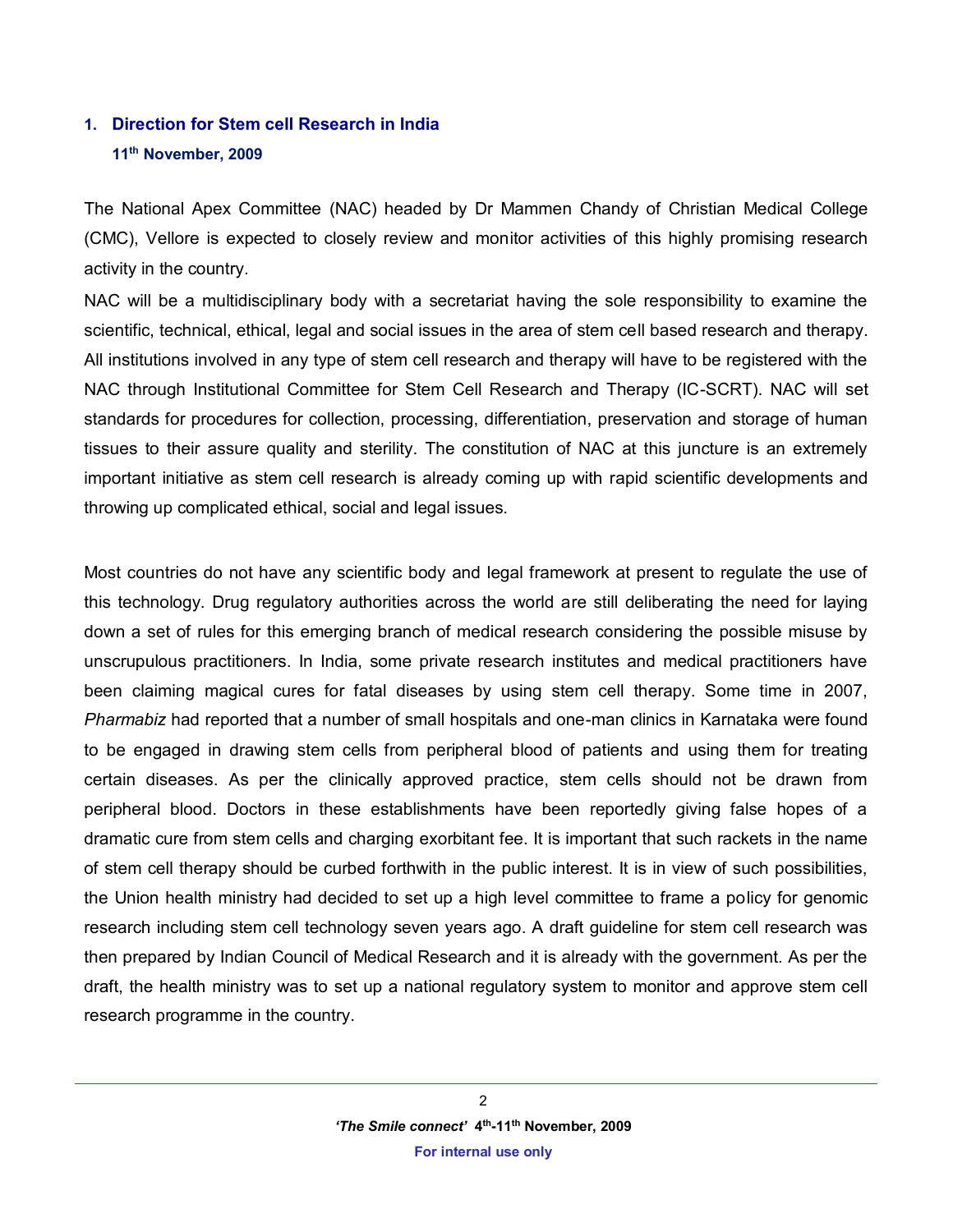Now, with the constitution of NAC with a good number of experts, there should not be no delay in notifying a policy for the stem cell research and therapy. A clear cut policy can only give the right direction to the growth of any emerging sector.

#### **Source: Pharmabiz**

### **2. New stem cell treatment raises hope for people with cervical damage**

#### **10th November, 2009**

The first human embryonic stem cell treatment for human testing shows promise in helping people with cervical damage after restoring limb function in rats with neck spinal cord injuries.

Researchers at University of California, Irvine, found that the walking ability of the rats that were treated with the stem cell therapy was restored to 97 percent. The primary author of the study, Keirstead, is keeping fingers crossed that the finding will prompt authorised clinical testing of the treatment in people with both types of spinal cord damage.

Keirstead said: "People with cervical damage often have lost or impaired limb movement and bowel, bladder or sexual function, and currently there's no effective treatment. It's a challenging existence.

"What our therapy did to injured rodents is phenomenal. If we see even a fraction of that benefit in humans, it will be nothing short of a home run."

Lead author and doctoral student Jason Sharp, Keirstead and team discovered that the stem cells further prevented tissue death and triggered nerve fiber regrowth.

"The transplant created a healing environment in the spinal cord," said Keirstead, who is co-director of the Sue and Bill Gross Stem Cell Research Center and on the faculty of the Reeve-Irvine Research Center.

#### *Source: Stem cells Journal*

# **3. Skin stem cell spray heals burns 06,November, 2009**

A new spray could heal second-degree burns more easily and less painfully compared with conventional skin graft methods. Technology developed by an Australian surgeon uses a small number of skin cells obtained through a biopsy, which are then suspended in solution. When the cells are sprayed on a burn wound, the skin stem cells proliferate to create a new layer of skin. A kit called ReCell allows surgeons to harvest, process and apply these cells to treat a burn as large as 10.5 square feet, MIT Technology Review reported

#### *Source: Investors.com*